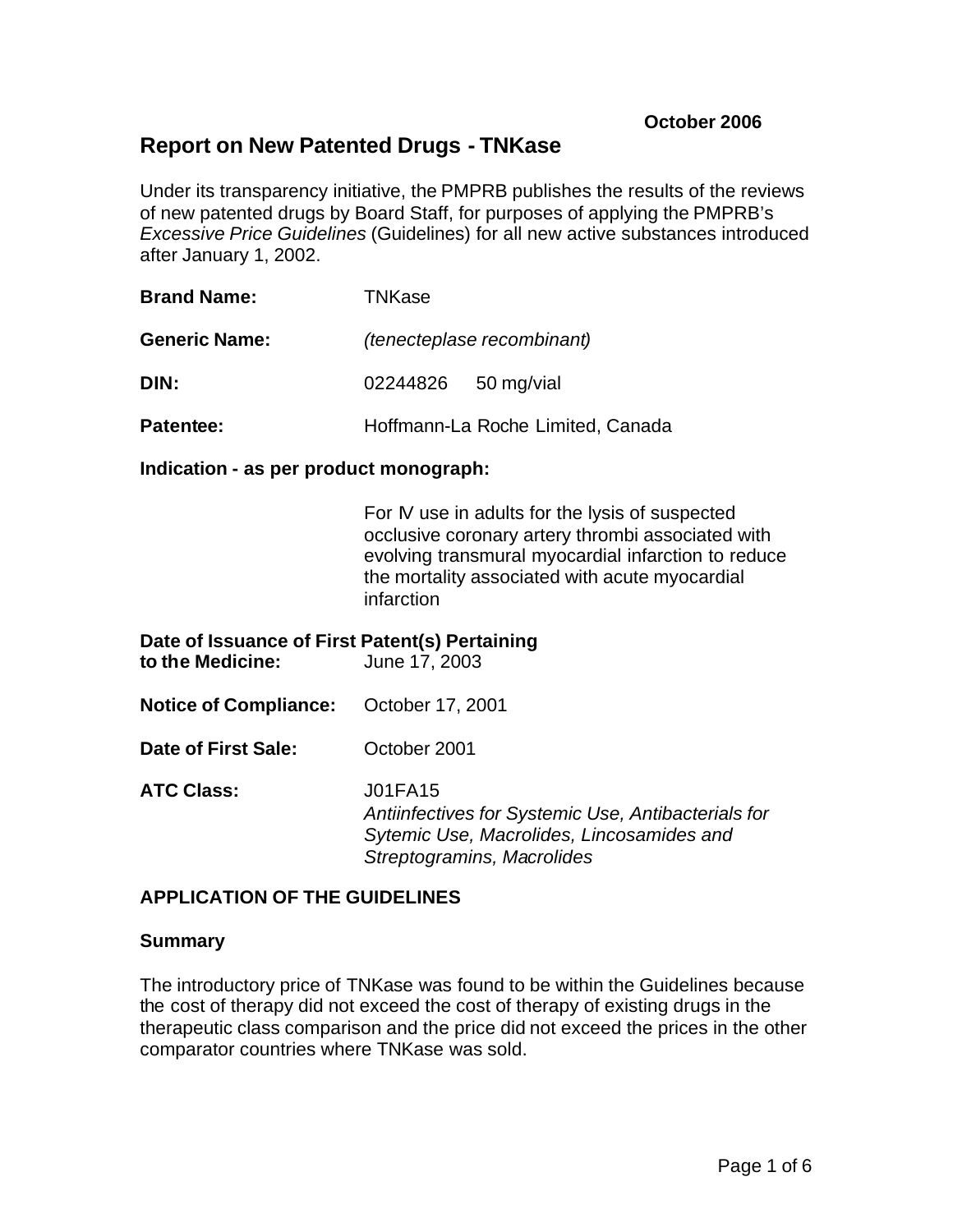## **Scientific Review**

The PMPRB's Human Drug Advisory Panel (HDAP) recommended that TNKase be reviewed as a category 3 new medicine (provides moderate, little or no therapeutic advantage over comparable medicines).

The Therapeutic Class Comparison (TCC) test of the Guidelines provides that the price of a category 3 new drug product cannot exceed the prices of other drugs that treat the same disease or condition. Comparators are generally selected from among existing drug products in the same 4th level of the Anatomical Therapeutic Chemical (ATC) System that are clinically equivalent in addressing the approved indication. See the PMPRB's *Compendium of Guidelines, Policies and Procedures* for a more complete description of the Guidelines and the policies on TCCs.

The HDAP recommended Streptase (*streptokinase*), Activase (*alteplase*) and Retavase (*reteplase*) as the most appropriate comparators for TNKase as the comparators are within the same  $4<sup>th</sup>$  level ATC classification, share the same indication as TNKase and have comparable clinical efficacy rates.

The Guidelines provide that the dosage recommended for comparison purposes will normally not be higher than the maximum of the usual recommended dosage. The recommended comparable dosage regimens for TNKase and the comparators are based on their respective product monographs , clinical literature, current practice guidelines and clinical practice.

### **Price Review**

Under the Guidelines, the introductory price of a new category 3 drug product will be presumed to be excessive if it exceeds the prices of all of the comparable drug products in the TCC test, or if it exceeds the prices of the same medicine in the seven countries listed in the *Patented Medicines Regulations*. The price of TNKase was within the Guidelines as the cost per treatment did not exceed the cost per treatment with the comparator medicines.

| <b>Introductory Period (July to December 2003)</b> |                 |                          |                                     |  |  |
|----------------------------------------------------|-----------------|--------------------------|-------------------------------------|--|--|
| <b>Name</b>                                        | <b>Strength</b> | <b>Dosage</b><br>Regimen | <b>Cost per</b><br><b>Treatment</b> |  |  |
| <b>TNKase (tenecteplase</b><br>recombinant         | 50 mg/vial      | $0.8$ vial               | \$2,196.8000 <sup>1</sup>           |  |  |
| Streptase (streptokinase)                          | 1.5 MU/vial     | 1 vial                   | \$595.0000 <sup>2</sup>             |  |  |
| Activase (alteplase)                               | 100 mg/vial     | 1 vial                   | \$2,746.0000 <sup>1</sup>           |  |  |
| Retavase (reteplase)<br><b>BBC BL</b><br>$\cdots$  | 10.4U/vial      | 2 vials                  | \$1,900.0000 <sup>1</sup>           |  |  |

1. PPS Pharma, January 2003

2. Association québécoise des pharmaciens propriétaires (AQPP), October 2003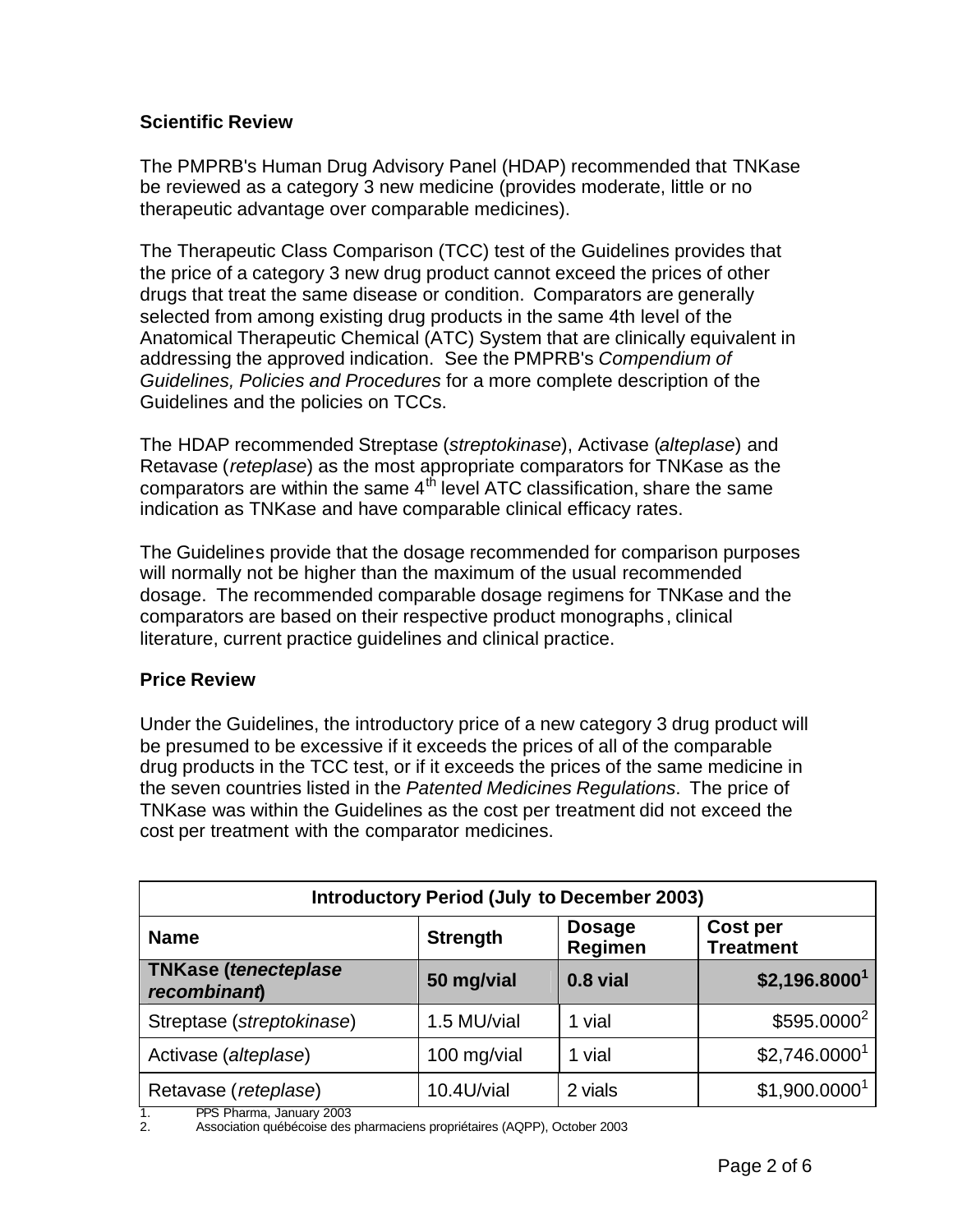At introduction, TNKase 50 mg/vial was sold in all seven countries listed in the Regulations. In compliance with the Guidelines, the price in Canada did not exceed the range of prices in those countries; the price of TNKase in Canada was third highest of the seven countries, above the median international price.

*Where comparators and dosage regimens are referred to in the Summary Reports, they have been selected by the PMPRB Staff and the HDAP for the purpose of carrying out the PMPRB's regulatory mandate, which is to review the prices of patented medicines sold in Canada to ensure that such prices are not excessive. The publication of these reports is also part of the PMPRB's commitment to make its price review process more transparent.*

*The information contained in the PMPRB's Summary Reports should not be relied upon for any purpose other than its stated purpose and is not to be interpreted as an*  endorsement, recommendation or approval of any drug nor is it intended to be relied *upon as a substitute for seeking appropriate advice from a qualified health care practitioner.*

### **References – TNKase**

- 1. Gillis MC, ed. Compendium of Pharmaceuticals and Specialties. 32<sup>nd</sup> edition. Canadian Pharmacists Association. Ottawa, ON. 1997.
- 2. Product Monograph of TNKase (tenecteplase, recombinant) Hoffmann-La Roche Limited. Mississauga, ON. October 17, 2001.
- 3. Le May MR, Davies RF, Labinaz M, *et al*. Hospitalization costs of primary stenting versus thrombolysis in acute myocardial infarction. Circulation 2003;108:2624-30.
- 4. Repchinsky C, ed. Compendium of Pharmaceuticals and Specialties. Canadian Pharmacists Association. Ottawa, ON. 2003.
- 5. Health Canada Therapeutics Product Dictorate. Drug Product Database [index online]. Internet site: http://www.hc-sc.gc.ca/hpb/drugs-dpd/index.html (accessed 13 Jan 2003).
- 6. Health Canada Therapeutics Product Dictorate. Notice of Compliance (NOC) Listings [index online]. Internet site: http://www.hc-sc.gc.ca/hpfb-dgpsa/tpddpt/index\_drugs\_noc\_e.html (accessed 13 Jan 2003).
- 7. WHO Collaborating Centre for Drug Statistics Methadology. ATC/DDD Index 2003 [index online]. Internet site: http://www.whocc.no/atcddd/ (accessed 13 Jan 2003).
- 8. Heart and Stroke Foundation of Canada. Heart Attack Causes & Symptoms & Statistics. 2001 Sept 9. Internet site: http://ww1.heartandstroke.ca/Page.asp?PageID=110&ArticleID=557&Src=heart (accessed 12 Jan 2003).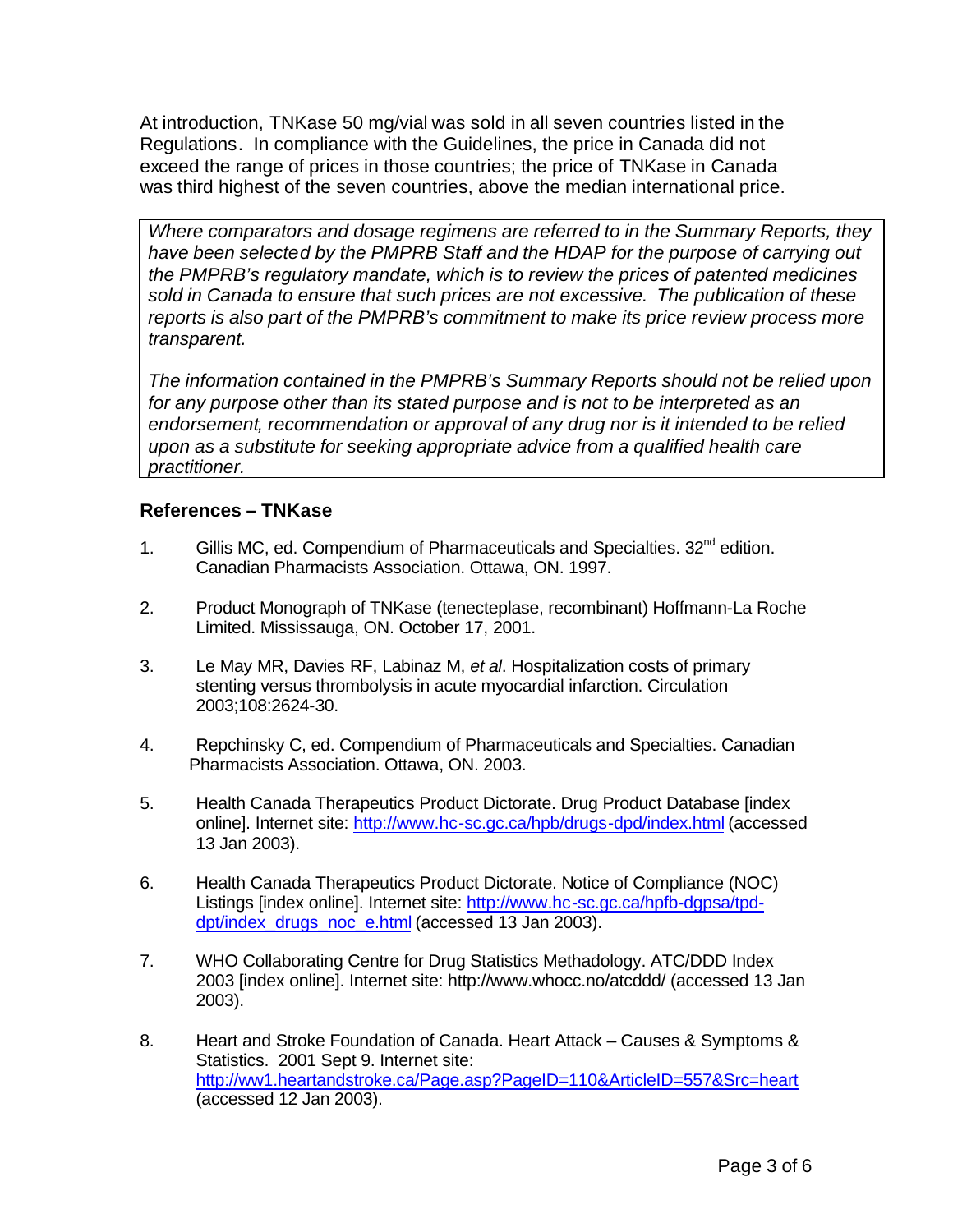- 9. Cannon CP, Gibson CM, McCabe CH, *et al*. TNK-tissue plasminogen activator compared with front-loaded alteplase in acute myocardial infarction; results of the TIMI 10B trial. Circulation 1998;98:2805-14.
- 10. ASSENT-2 Investigators. Single-bolus tenecteplase compared with front-loaded alteplase in acute myocardial infarction: the ASSENT-2 double-blind randomized trial. Lancet 1999;354:716-22. [electronic attached]
- 11. ASSENT-3 Investigators. Efficacy and safety of tenecteplase in combination with enoxaparin, abciximab or unfractionated heparin: the ASSENT-3 randomized trial in acute myocardial infarction. Lancet 2001;358:605-13.
- 12. Wallentin L, Goldstein P, Armstrong PW, *et al.* Efficacy and safety of tenecteplase in combination with the low-molecular-weight heparin enoxaparin or unfractionated heparin in the prehospital setting. Circulation 2003;108:135-42.
- 13. Dubois CL, Belmans A, Granger CB, *et al*. Outcome of urgent and elective percutaneous coronary interventions after pharmacologic reperfusion with tenecteplase combined with unfractionated heparin, enoxaparin, or abciximab. J Am Coll Cardiol 2003;42(7):1178-85.
- 14. Armstrong PW, Wagner G, Goodman SG, *et al.* ST segment resolution in ASSENT 3: insights into the role of three different treatment strategies for acute myocardial infarction Eur Heart J 2003;24(16):1515-22.
- 15. Sinnaeve P, Alexander J, Belmans A, *et al.* One-year follow-up of the ASSENT-2 trial: A double-blind, randomized comparison of single-bolus tenecteplase and front-loaded alteplase in 16,949 patients with ST-elevation acute myocardial infarction. Am Heart J 2003;146:27-32.
- 16. Serebruany VL, Malinin AI, Callahan KP, *et al.* Effect of tenecteplase versus alteplase on platelets during the first 3 hours of treatment for acute myocardial infarction: the assessment of the safety and efficacy of a new thrombolytic agent (ASSENT-2) platelet substudy. Am Heart J 2003;145(4):636-42.
- 17. Guigliano RP, Roe MT, Harrington RA, *et al*. Combination reperfusion therapy with epitfibatide and reduced dose tenecteplase for ST-elevation myocardial infarction: results of the integrilin and tenecteplase in acute myocardial infraction (INTEGRITI) phase II angiographic trial. J Am Coll Cardiol 2003;41(8):1251-60.
- 18. Al-Shwafi KA, de Meester A, Pirenne, *et al.* Comparative fibrinolytic activity of front-loaded alteplase and the single-bolus mutants tenecteplase and lanoteplase during treatment of acute myocardial infarction. Am Heart J 2003;145(2):217-25.
- 19. Antman EM, Louwerenburg HW, Baas HF, *et al*. Enoxaparin as adjunctive antithrombin therapy for ST-elevation myocardial infarction; Results of the ENTIRE-thrombolysis in myocardial infarction (TIMI) 23 trial. Circulation 2002;105:1642-9.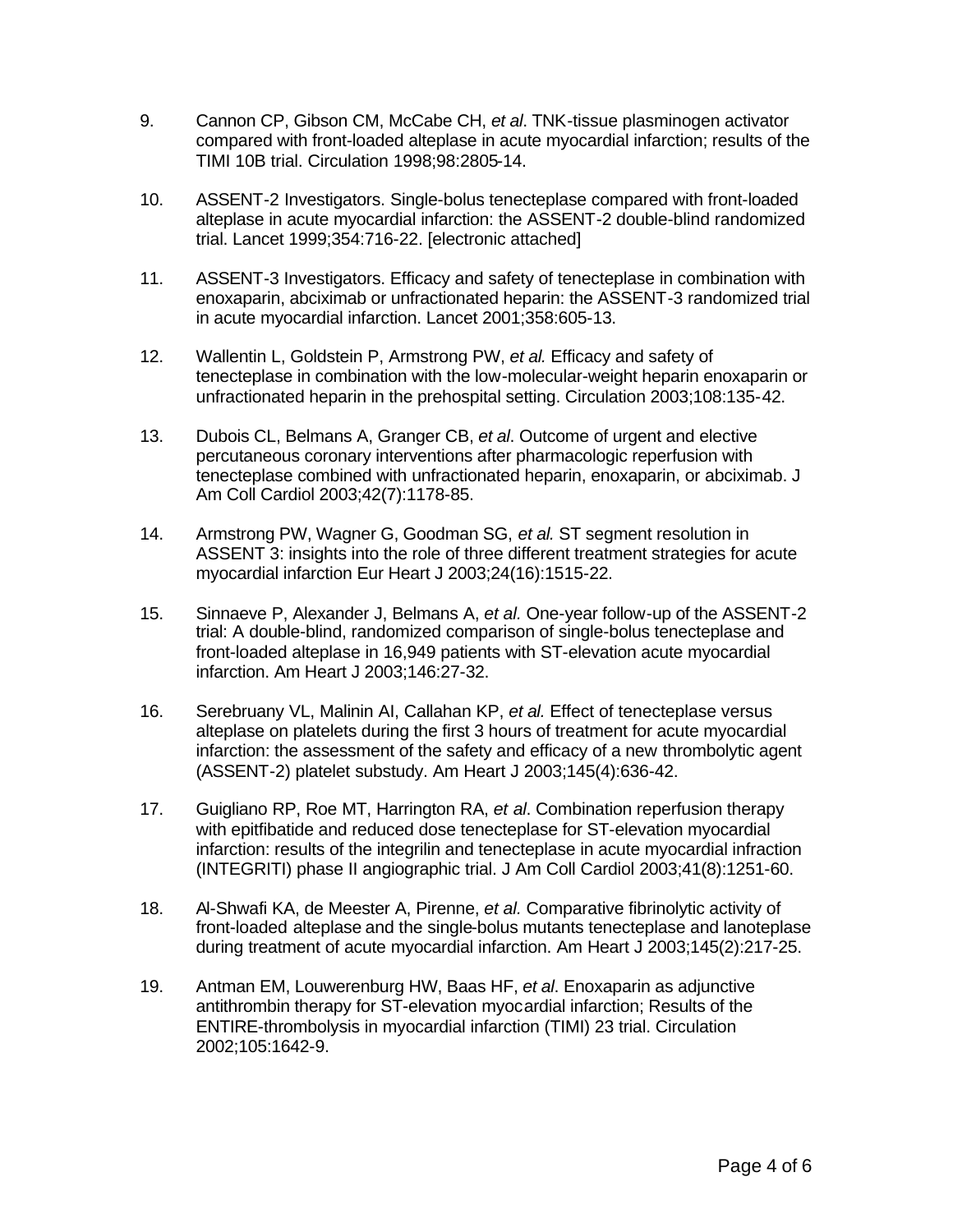- 20. Gibson CM, Cannon CP, Murphy SA, *et al.* Relationship of the TIMI myocardial perfusion grades, flow grades, frame count, and percutaneous coronary intervention of long-term outcomes after thrombolytic administration in acute myocardial infarction. Circulation 2002;105(16):1909-13.
- 21. Van de Werf F, Barron HV, Armstrong PW, *et al*. Incidence and predictors of bleeding events after fibrinolytic therapy with fibrin-specific agents: a comparison of TNK-tPA and rt-PA. Eur Heart J 2001;22(24):2253-61.
- 22. Angija BG, Alexander JH, Chin R, *et al*. Safety of the weight-adjusted dosing regimen of tenecteplase in the ASSENT-trial. Am J Cardiol 2001;88:1240-5.
- 23. Fu Y, Goodman S, Chang WC, *et al.* Time to treatment influences the impact of ST-segment resolution on one-year prognosis: insights form the assessment of the safety and efficacy of a new thrombolytic (ASSENT-2) trial. Circulation 2001;104(22):2653-9.
- 24. Van de Werf F, Cannon CP, Luyten A, *et al*. Safety assessment of single-bolus administration of TNK tissue –plasminogen activator in acute myocardial infarction: The ASSENT-1 trial. Am Heart J 1999;137:786-91.
- 25. Dubois CL, Belmans A, Granger CB, *et al.* Outcome of urgent and elective percutaneous coronary interventions after pharmacologic reperfusion with tenecteplase combined with unfractionated heparin, enoxaparin, or abciximab. J Am Coll Cardiol 2003;42:1178-85.
- 26. Lesaffre E, Bluhmki E, Wang-Clow F, *et al*. The general concepts of an equivalence trial, applied to ASSENT-2, a large-scale mortality study comparing two fibrinolytic agents in acute myocardial infarction Eur Heart J 2001;22:898- 902.
- 27. Szabo S, Letsch R, Ehlers R, *et al.* Absence of paradoxical thrombin activation by fibrin-specific thrombolytics in acute myocardial infarction. Comparison of single-bolus tenecteplase and front-loaded alteplase. Thromb Res 2002;106:113- 9.
- 28. ACC/AHA Practice Guidelines. 1999 Update: ACC/AHA Guidelines for the Management of Patients with Acute Myocardial Infarction. A report of the American College of Cardiology/American Heart Association Task Force on Practice Guidelines [electronic document] Available from: http://www.acc.org/clinical/guidelines/nov96/1999/amipdf99.pdf (Accessed 28 Jan 04).
- 29. Van de Werf FV, Ardissino D, Betriu AM *et al.* Management of acute myocardial infarction in patients presenting with ST-segment elevation. Eur Heart J 2003;24:28-66. [electronic attached]
- 30. Tu JV, Austin PC, Filate WA, *et al.* Outcomes of acute myocardial infarction in Canada. Can J Cardiol 2003;19(8):893-901.
- 31. Ohman EM, Harrington RA, Cannon CP, *et al*. Intravenous thrombolysis in acute myocardial infarction. CHEST 2001;119:253S-77S.